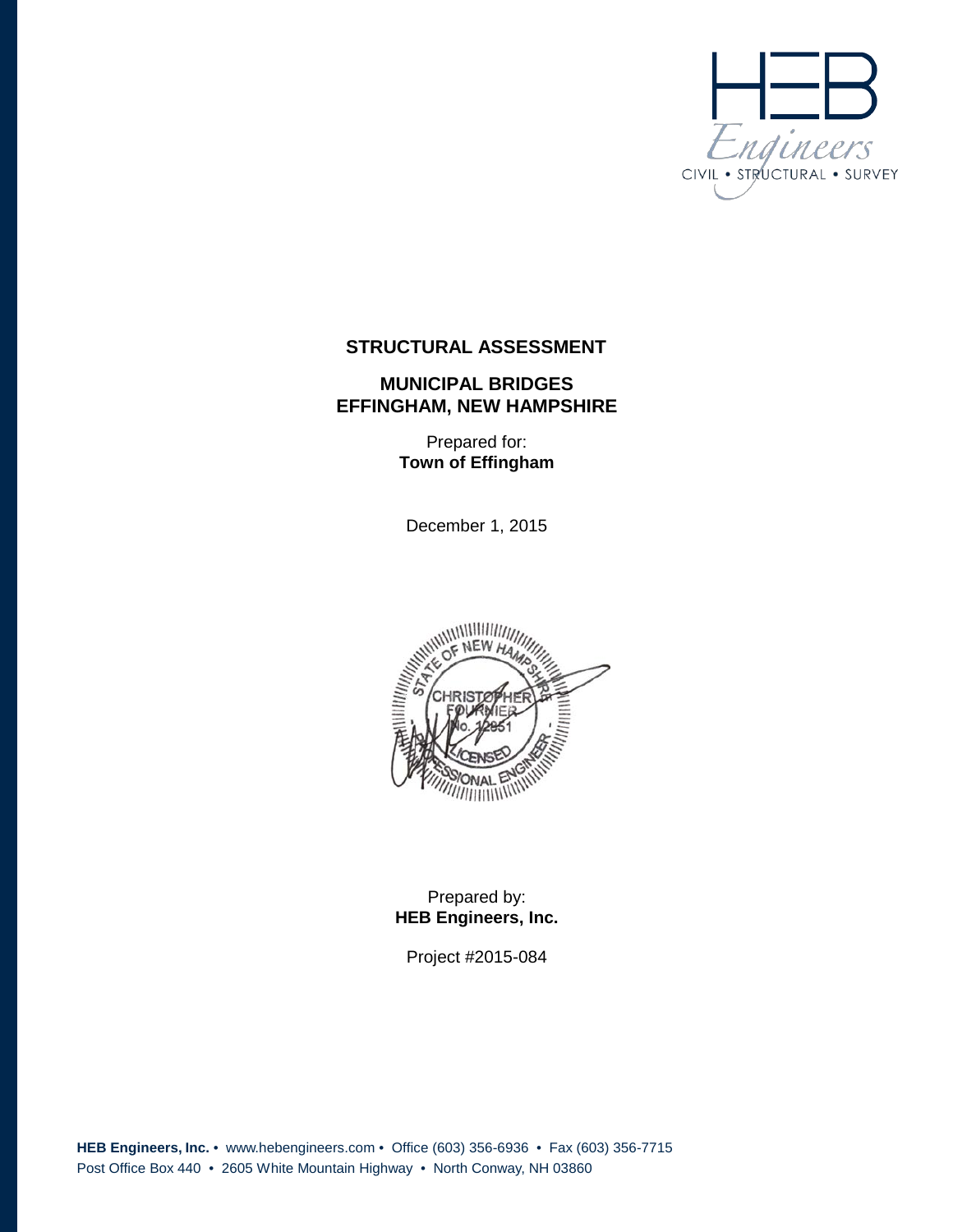December 1, 2015

Board of Selectmen Tim Eldridge, Chairman Town of Effingham 68 School Street Effingham, NH 03882

# ngineers · STRUCTURAL · SURVEY

#### **Re: Municipal Bridge Assessment HEB Project #2015-084**

Dear Tim,

This Structural Assessment Letter Report has been prepared to assist the Town with planning regarding future bridge projects. On November 4, 2015, Christopher Fournier, PE and Jason Ross, PE met with you to visit four of the Town's most deteriorated bridges. Presented in this Letter Report are summaries of the background, observations, conclusions, and recommendations for planning. The reference documents utilized are the latest NHDOT Bridge Inspection Reports and the NHDOT State Aid Bridge (SAB) Program Summary. It is understood that the Town has a Bridge Capital Reserve Fund (CRF) with a current balance of approximately \$96,000.

#### **Stevens Road Bridge over Unnamed Brook**

#### **Background**

According to the NHDOT, this bridge has a Federal Sufficiency Rating (FSR) of 24.2% and is on the Municipal "Red List". The bridge is currently posted "Weight Limit 6 Tons".

The Town has begun the process to replace the bridge at the full expense of the Town. On August 11, 2015, the Town engaged Stoney Ridge Environmental, LLC to handle the permitting activities who subconsulted with Prospect Mountain Survey to complete the field survey and with Bacon Civil Design to engineer the bridge replacement. Based on the May 15, 2015 proposal by Stoney Ridge this scope of work only covers applying for the Wetland Permit.

#### **Observations**

The bridge superstructure consists of a masonry slab with three steel beams and a gravel-wearing surface. The substructure consists of stone masonry abutments and wingwalls. There is steel guardrail on both sides of the roadway. The superstructure of the bridge appears to be in fair condition and the masonry slab is not visibly fractured, but some of the steel beam flanges are heavily rusted. The substructure is in serious condition with mortar missing and voids along the base. The wingwalls have been undermined and have settled. The guardrail has minor damage.

#### **Conclusions**

This bridge is in danger of destabilization due to the undermining at the wingwalls and should be monitored closely by Town staff. The agreement with Stoney Ridge does not include the development of Construction Documents, that is, documents required for Contractor's to bid and/or build the project. Additionally, bidding and Construction Administration services are also not included in the Stoney Ridge proposal to observe the construction for compliance with the Construction Documents.

#### Immediate Recommendations

- Request a project update with an anticipated schedule from Stoney Ridge Environmental, LLC. As of November 30, 2015, the NHDES Wetland Permit Application has not been processed.
- Consider engaging HEB to monitor the progress of all Town bridge projects. HEB can also provide services to prepare Construction Documents, manage Bidding, and perform Construction Administration services, which are not part of Stoney Ridge's scope of work.
- Bid the project for construction prior to the development of the 2016 Town Warrant Article.
- Vote in favor on the article for at least 100% of the anticipated project costs at the 2016 Town Meeting for construction in 2016. It is recommended to not utilize the Bridge CRF at this time.

#### Long-Term Recommendations

• Yearly maintenance should be performed on the new bridge structure. HEB can develop a specific maintenance plan should the Town request it.

**HEB Engineers, Inc.** • [www.hebengineer](http://www.hebengineers.com/)s.com • Office (603) 356-6936 • Fax (603) 356-7715 Post Office Box 440 • 2605 White Mountain Highway • North Conway, NH 03860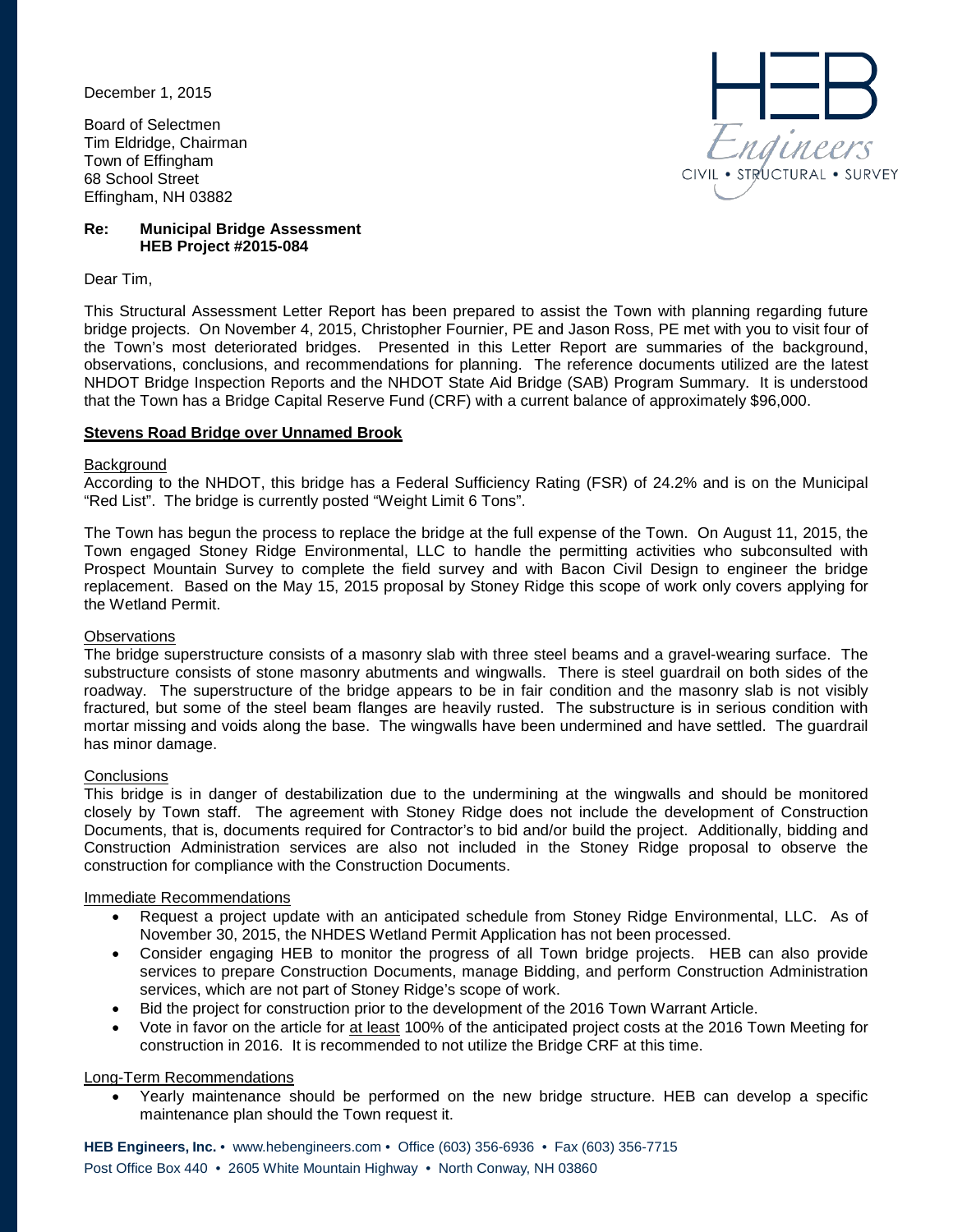#### **Granite Road Bridge over South River**

#### **Background**

According to the NHDOT this bridge has a Federal Sufficiency Rating (FSR) of 36.0% and is on the Municipal "Red List." Granite Road is currently closed due to the condition of the bridge. The bridge cannot safely support any vehicular traffic.

#### **Observations**

The bridge is comprised of two 14-foot spans, each with eight steel stringers, a cast-in-place concrete slab, and gravel-wearing surface. There are reinforced concrete abutments and a pier at the midspan of the bridge. Both sides of the bridge are lined with a steel bridge rail. The stringers are in critical condition with significant rust and section loss at the bridge abutments. The abutments and pier have cracks, are delaminating, and the concrete is spalled in several locations. The pier appears to be scoured at the nose. The bridge rail is damaged, with some of the posts broken and bent away from the bridge.

#### **Conclusions**

On November 4, 2015, Chris Fournier went to NHDOT's office to examine their files on this bridge. Specifically, to understand the feasibility of narrowing the traveling width and opening the bridge to one lane of traffic. Through a brief analysis of this information, it was concluded that the closure is permanent without significant repairs.

In 2014, NH RSA 234:5-1 was created and offers an avenue for municipalities to immediately address bridges closed due to safety concerns through the NHDOT State-Aid Bridge program. While at NHDOT, Chris Fournier met with Nancy Mayville, administrator of the NHDOT SAB program. At that time, she confirmed that the Granite Road Bridge is eligible for advanced design and construction as part of the NHDOT SAB program through this RSA.

The first step in this process is to submit an Application for Preliminary Estimate to NHDOT. However, this process can often take months to complete. To expedite this, HEB has prepared a Preliminary Estimate for the Town's use utilizing the NHDOT method. HEB determined the project cost to be approximately \$1,020,000.00 for a complete bridge replacement. Based on this estimate the NHDOT SAB program would cover 80% of these costs, which would leave the Town with a replacement cost of \$204,000.00. Utilizing this, the Town can move to the next step in the SAB process and submit an Application for Construction. This application requires that the Town appropriate their share of the project costs, but in the case of advanced design and construction, the full amount is not needed at this time.

#### Immediate Recommendations

- Appropriate \$60,000 of the Town's Bridge CRF to the Granite Road Bridge.
- Submit HEB Preliminary Estimate and Application for Construction to NHDOT.
- Submit letter requesting advanced design and construction based on RSA 234:5-1 for fiscal year 2018 construction and fiscal year 2023 reimbursement through SAB program.

#### Long-Term Recommendations

- Investigate municipal borrowing to fund fiscal year 2018 construction.
- Replace the bridge under the NHDOT SAB program.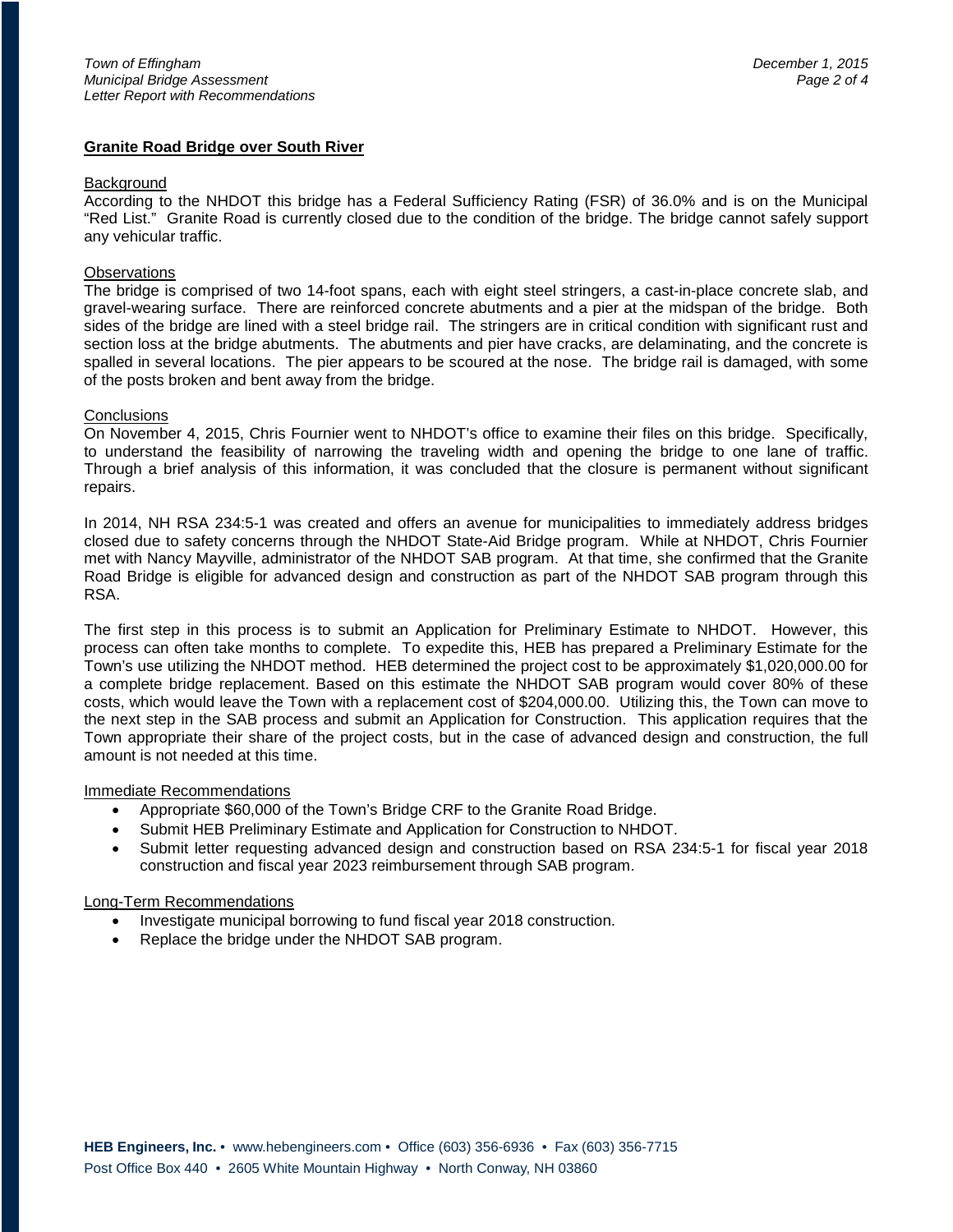#### **Snow Road Bridge over South River**

#### **Background**

According to the NHDOT this bridge has a Federal Sufficiency Rating (FSR) of 70.0% and is on the Municipal "Red List". The bridge is currently posted "E-2."

#### **Observations**

The bridge consists of four 6-foot diameter corrugated steel culverts. There are stone masonry wingwalls and a metal bridge rail on both sides of the roadway. The culverts are heavily corroded, with approximately 30% section loss. The bridge rails have minor rust and have been damaged by snowplows.

#### **Conclusions**

On November 4, 2015, Chris Fournier went to NHDOT's office to examine their files on this bridge. Specifically, to understand the trend of future load postings. Through a brief analysis of this information, the load posting is likely to be reduced in the near future, affecting transfer station hauling activities.

The first step in the NHDOT SAB process is to submit an Application for Preliminary Estimate to NHDOT. However, this process can often take months to complete. To expedite this, HEB has prepared a Preliminary Estimate for the Town's use utilizing the NHDOT method. HEB determined the project cost to be approximately \$900,000.00 for a complete bridge replacement. Based on this estimate the NHDOT SAB program would cover 80% of these costs, which would leave the Town with a replacement cost of \$180,000.00. Utilizing this, the Town can move to the next step in the SAB process and submit an Application for Construction. This application requires that the Town appropriate their share of the project costs, but since the project would not be scheduled for funding until FY 2024, a lower amount should be acceptable.

#### Immediate Recommendations

- Appropriate \$30,000 of the Town's Bridge CRF to the Snow Road Bridge.
- Continue to monitor the culverts and review NHDOT Bridge Inspection Reports with HEB.
- Repair guardrail and pavement as necessary.
- Continue debris removal and culvert maintenance.
- Submit HEB Preliminary Estimate and Application for Construction to NHDOT.

#### Long-Term Recommendations

- Continue using bridge until section loss no longer allows the culverts to support the demands of the vehicle traffic.
- Consider planning for the use of a temporary bridge if current load demands need to be sustained until replacement can be funded and completed.
- Replace the bridge under the NHDOT SAB program.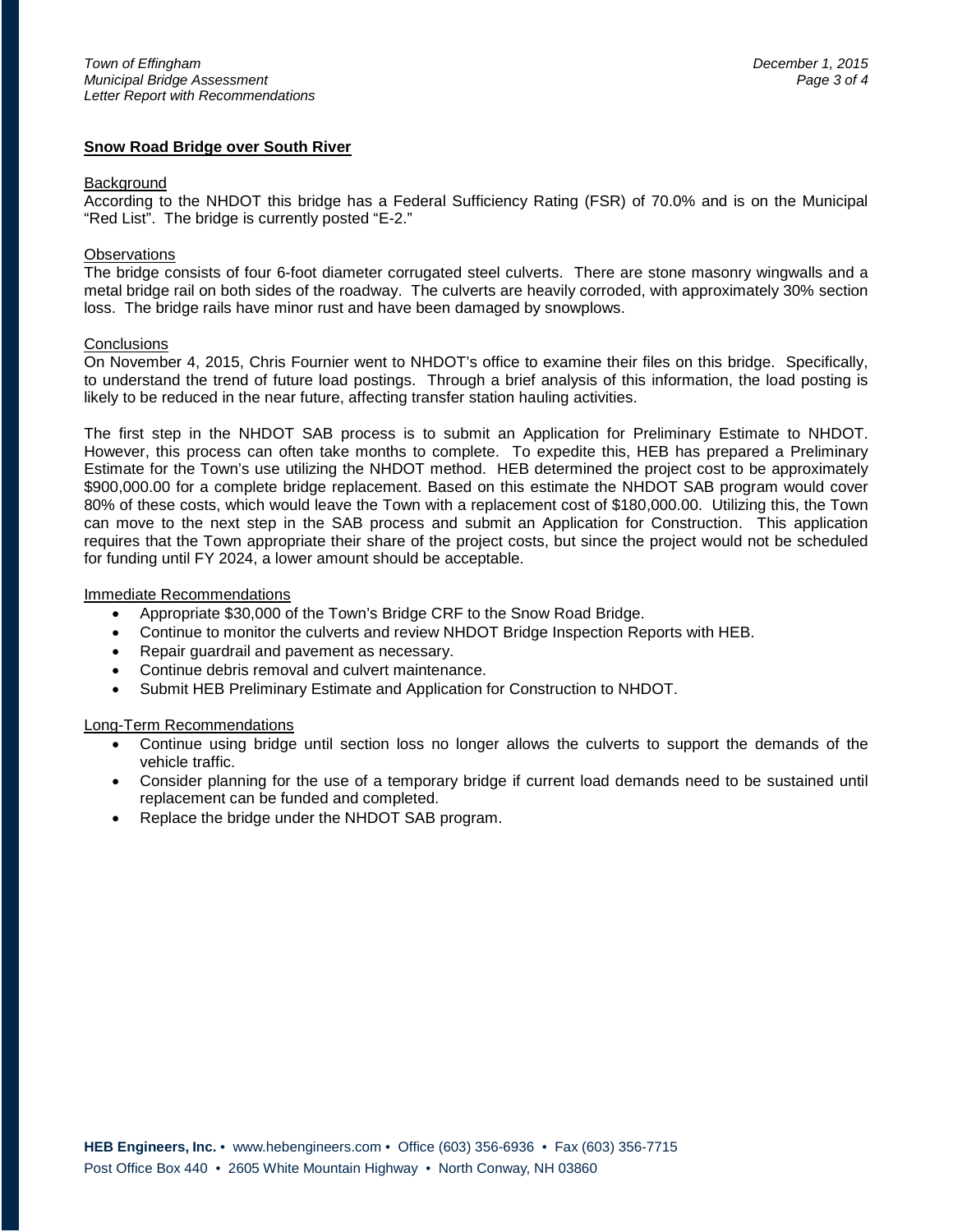#### **Drake Road Bridge over Wilkinson Brook**

#### **Background**

According to the NHDOT this bridge has a Federal Sufficiency Rating (FSR) of 32.1% and has recently been placed on the Municipal "Red List". The bridge is currently posted "Weight Limit 6 Tons." The bridge and road to the south is closed in the winter.

#### **Observations**

The bridge has a Jack Arch Superstructure with steel stringers, cast-in-place concrete deck, and gravel-wearing surface. The substructure is stone masonry. There is a steel rail on both sides of the roadway. The bridge is skewed at 20 degrees. The superstructure is in fair condition, with minor rusting and section loss of the beams. The concrete deck has fine cracks, minor spalls, and is leaking. The substructure is in good condition, with a few cracked stones and mortar missing in some locations. The stone has settled on the northeast end of the bridge.

#### **Conclusions**

The bridge's low use has helped extend its life, however it is redlisted and if the crossing is to be maintained it will need to be replaced.

#### Immediate Recommendations

- Continue to close the bridge during the winter months.
- Continue to monitor the culverts and review NHDOT Bridge Inspection Reports with HEB.
- Post a "Weight Limit 6 Tons" sign.

#### Long-Term Recommendations

- Consider municipal agreement with the Town of Ossipee to provide access to southern end of the bridge.
- Consider abandoning bridge due to low use.

We would be happy to meet with the Select Board to discuss this report and your infrastructure programs in greater detail. Please do not hesitate to contact me with any questions or if you would like additional information.

Sincerely, **HEB Engineers, Inc.**

Christopher R. Fournier, PE Vice President / Lead Structural Engineer

ATTACHMENTS: Appendix A – Granite Road Bridge Documents Appendix B – Snow Road Bridge Documents

Copy: File

P:\Jobs\2015\2015-084 T.O. Effingham - Bridge Assessments, Effingham, NH\Reports\Ltr Municipal Bridge Assessment 12-01-15.doc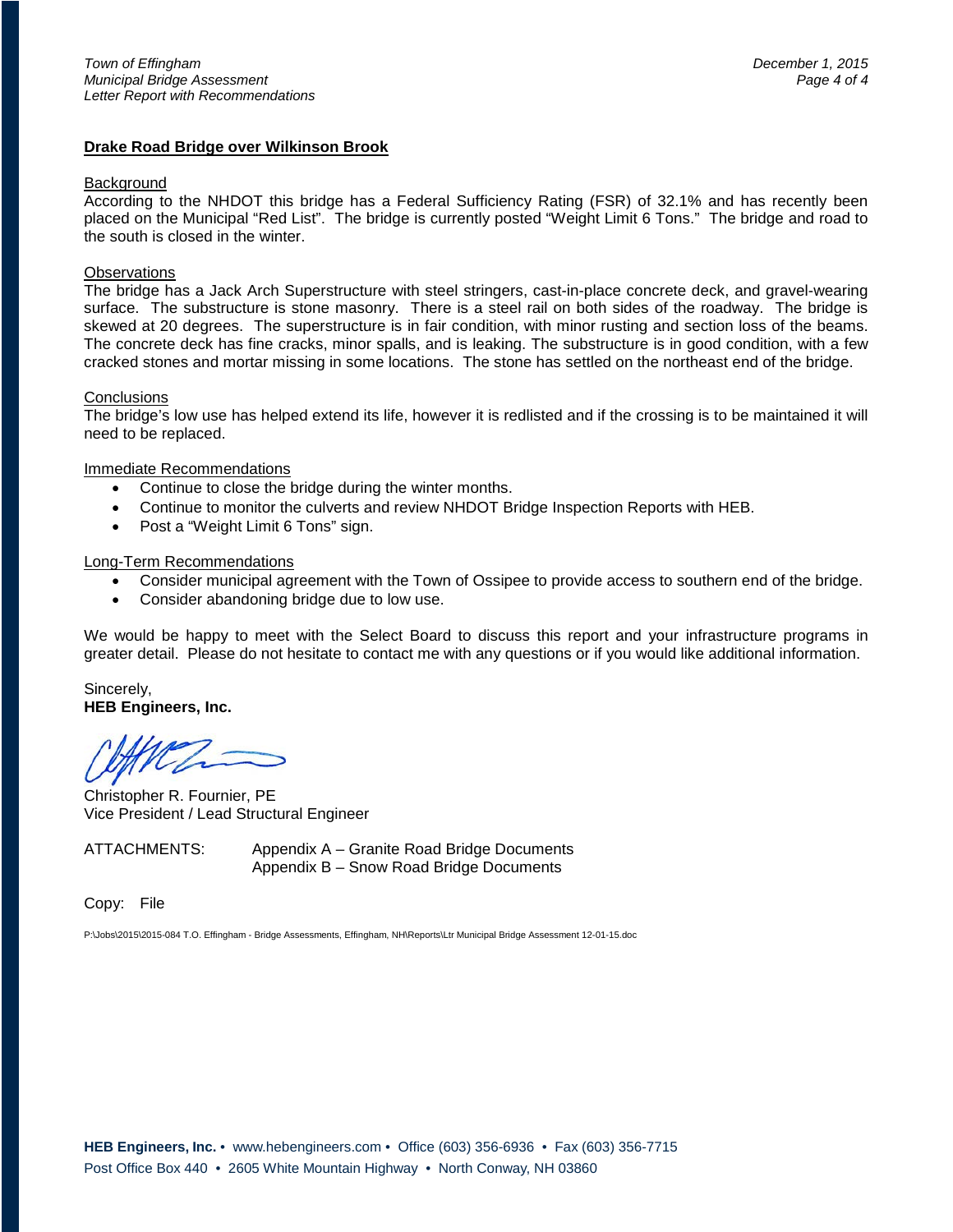# **APPENDIX A**

Granite Road Bridge Documents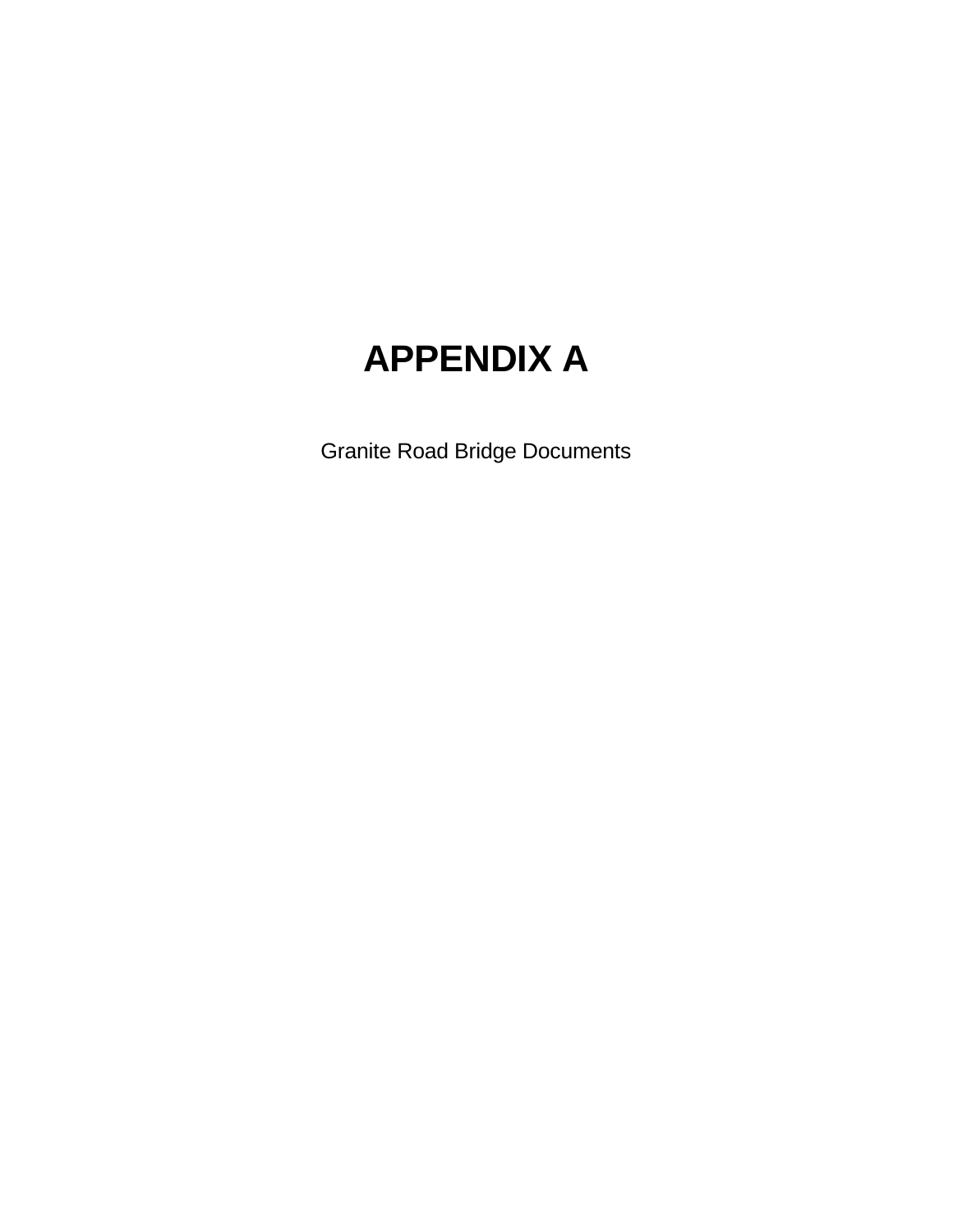#### **Preliminary Estimate**

| Granite Road Bridge of South River |
|------------------------------------|
|                                    |
|                                    |
|                                    |
|                                    |



| <b>Preliminary Estimate</b> |                                                 |          |             |                     |                  |  |
|-----------------------------|-------------------------------------------------|----------|-------------|---------------------|------------------|--|
| Built:                      | 1920, rebuilt 1950                              | Length:  | $36' - 0''$ | <b>Bridge and</b>   |                  |  |
| Type:                       | I-Beams with concrete deck                      | Width:   | $18 - 6"$   | Approach Rail:      | Substandard      |  |
| ADT:                        | 60 / 0% Trucks (1985)<br>89 / 0% Trucks (2035)  | Skew:    | 0°          | Utilities:          | Overhead (north) |  |
| Detour:                     | 2.0 miles                                       | FSR:     | 36%         | Hydraulic Data: n/a |                  |  |
| <b>Historical:</b>          | Potentially, due to age.                        |          |             | $Q_{50} = n/a$      | $Q_{100} = n/a$  |  |
|                             | Age = $95$ years (exceeds $50$ -year threshold) | Postina: | Closed      |                     |                  |  |

|                          | <b>Proposed Bridge Replacement Structure</b>       |                          |                                                                |  |  |  |
|--------------------------|----------------------------------------------------|--------------------------|----------------------------------------------------------------|--|--|--|
|                          | The estimate below is based on the following data: |                          |                                                                |  |  |  |
| Type:                    | Single Span                                        | <b>Temporary Bridge:</b> | Assumed none required (short detour).                          |  |  |  |
| Est. Span:               | 40'-0"                                             | Approx. Vert. Height:    | 15'-0" (Streambed to finished grade.)                          |  |  |  |
| <b>Bridge Width:</b>     | $27 - 0$                                           | Rail Face/Face:          | $24 - 0$ "                                                     |  |  |  |
| Skew:                    | 0°                                                 | <b>Width Curb/Curb:</b>  | $23' - 0''$                                                    |  |  |  |
| <b>Phased Const.: No</b> |                                                    | Approaches:              | 400'-0" Total Length (Appr 1: 200' North - Appr 2: 200' South) |  |  |  |
| Sidewalk:                | None                                               |                          |                                                                |  |  |  |

#### **Summary of Estimated Cost**

|                                                                            |                                                             |  | <b>Structure Cost</b> | Cofferdam | <b>Bridge Removal</b> | Estimate (rounded) |
|----------------------------------------------------------------------------|-------------------------------------------------------------|--|-----------------------|-----------|-----------------------|--------------------|
| <b>Bridge Cost:</b>                                                        | $[40' + 3(15')]$ x 24' x \$250/sf =                         |  | \$510,000             | \$50,000  | \$50,000              | \$610,000          |
| <b>Approach Cost:</b>                                                      | $[400' \times $200/$ If x 1.08] + $[0.08 \times 610,000]$ = |  | \$135,200             |           |                       | \$140.000          |
| <b>Contingencies:</b>                                                      |                                                             |  |                       |           |                       | \$60,000           |
| <b>Temporary Detour:</b>                                                   |                                                             |  |                       |           |                       | \$0                |
| Subtotal:                                                                  |                                                             |  |                       |           |                       | \$810,000          |
| <b>Preliminary Engineering:</b>                                            |                                                             |  |                       |           |                       | \$130,000          |
|                                                                            | <b>Environmental and Cultural Reviews/Permitting:</b>       |  |                       |           |                       | \$15,000           |
| <b>Construction Engineering:</b>                                           |                                                             |  |                       |           |                       | \$60,000           |
| <b>Right-of-Way Costs:</b>                                                 |                                                             |  |                       |           |                       | \$5,000            |
| Subtotal:                                                                  |                                                             |  |                       |           |                       | \$210.000          |
| <b>GRAND TOTAL (Engineering, ROW, Bridge, and Road Construction Costs)</b> |                                                             |  |                       |           | \$1,020,000           |                    |

Notes:

1. This estimate is based on current prices. The Town should allow 5% increase per year for inflation.

2. The required waterway area for the proposed bridge was estimated. A Hydraulic Study has not been done.

3. A stream crossing assessment has not been completed. Assumed Bank Full Width = 36'.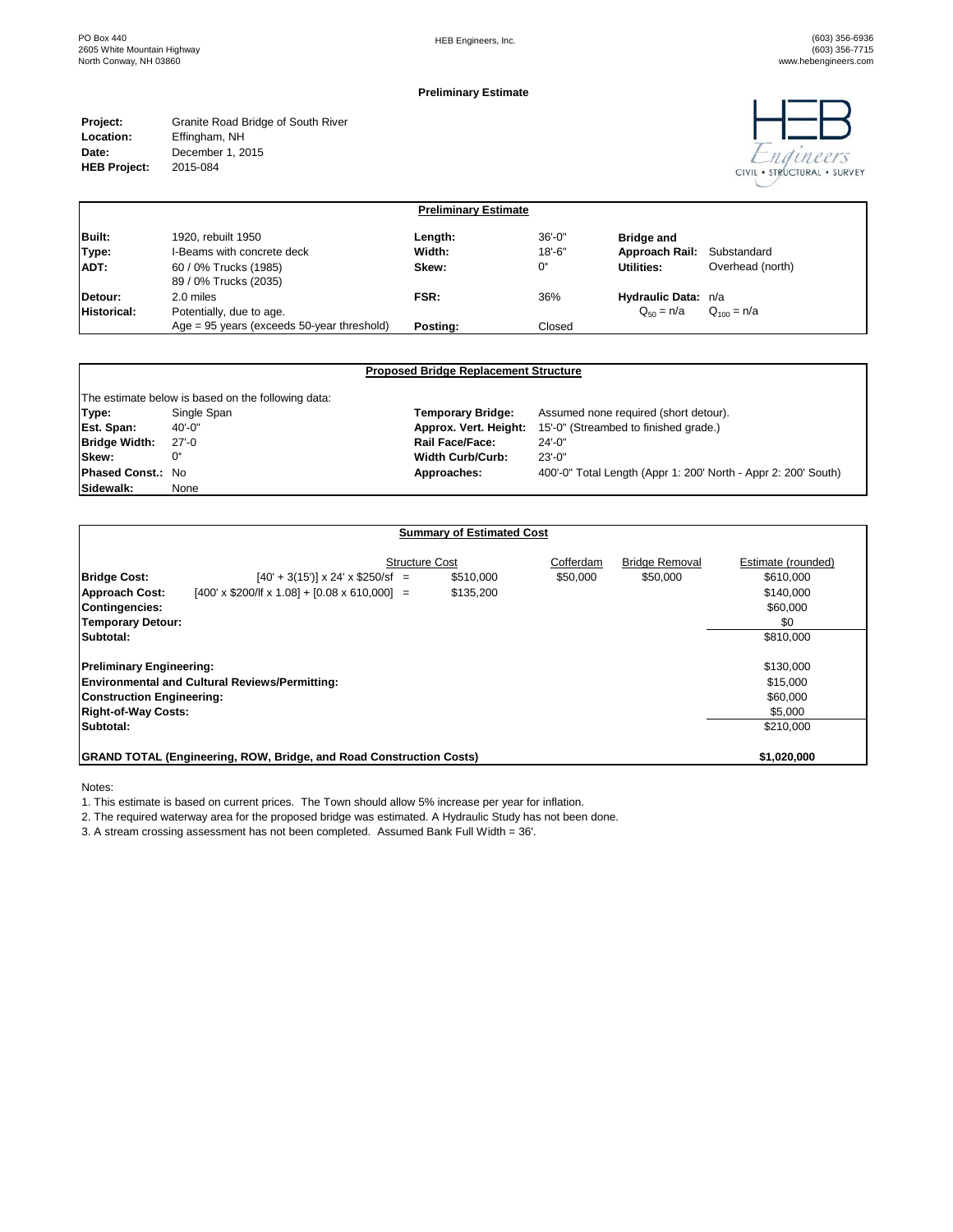# **STATE OF NEW HAMPSHIRE DEPARTMENT OF TRANSPORTATION**

# **APPLICATION FOR STATE BRIDGE AID CONSTRUCTION**

*TO THE COMMISSIONER:* 

| The municipality of | Effingham | has raised or appropriated |
|---------------------|-----------|----------------------------|
|---------------------|-----------|----------------------------|

\$ 60,000 as its share of the cost for replacing/rehabilitating Bridge No.

166/082 on Granite Road 166/082 on Granite Road 166/082 on Granite Road 168 and 168 metal and 168 metal 168 me

and hereby requests State Bridge Aid.

Date: \_\_\_\_\_\_\_\_\_\_\_\_\_\_\_\_\_\_\_\_\_\_\_\_\_\_\_\_\_\_\_\_\_\_\_

Chairman, Mayor, Town/City Manager

\_\_\_\_\_\_\_\_\_\_\_\_\_\_\_\_\_\_\_\_\_\_\_\_\_\_\_\_\_\_\_\_\_\_

\_\_\_\_\_\_\_\_\_\_\_\_\_\_\_\_\_\_\_\_\_\_\_\_\_\_\_\_\_\_\_\_\_\_

Selectman

Selectman

RETURN TO: Municipal Highways Engineer Bureau of Planning and Community Assistance NH Department of Transportation PO Box 483, Concord, NH 03302-0483

*NOTE: Applications shall be considered in the order received by the Commissioner and shall be programmed for construction on the basis of projected funding availability, anticipated design schedule, and other such parameters as the Commissioner may prescribe for scheduling bridge aid projects (RSA 234:6).*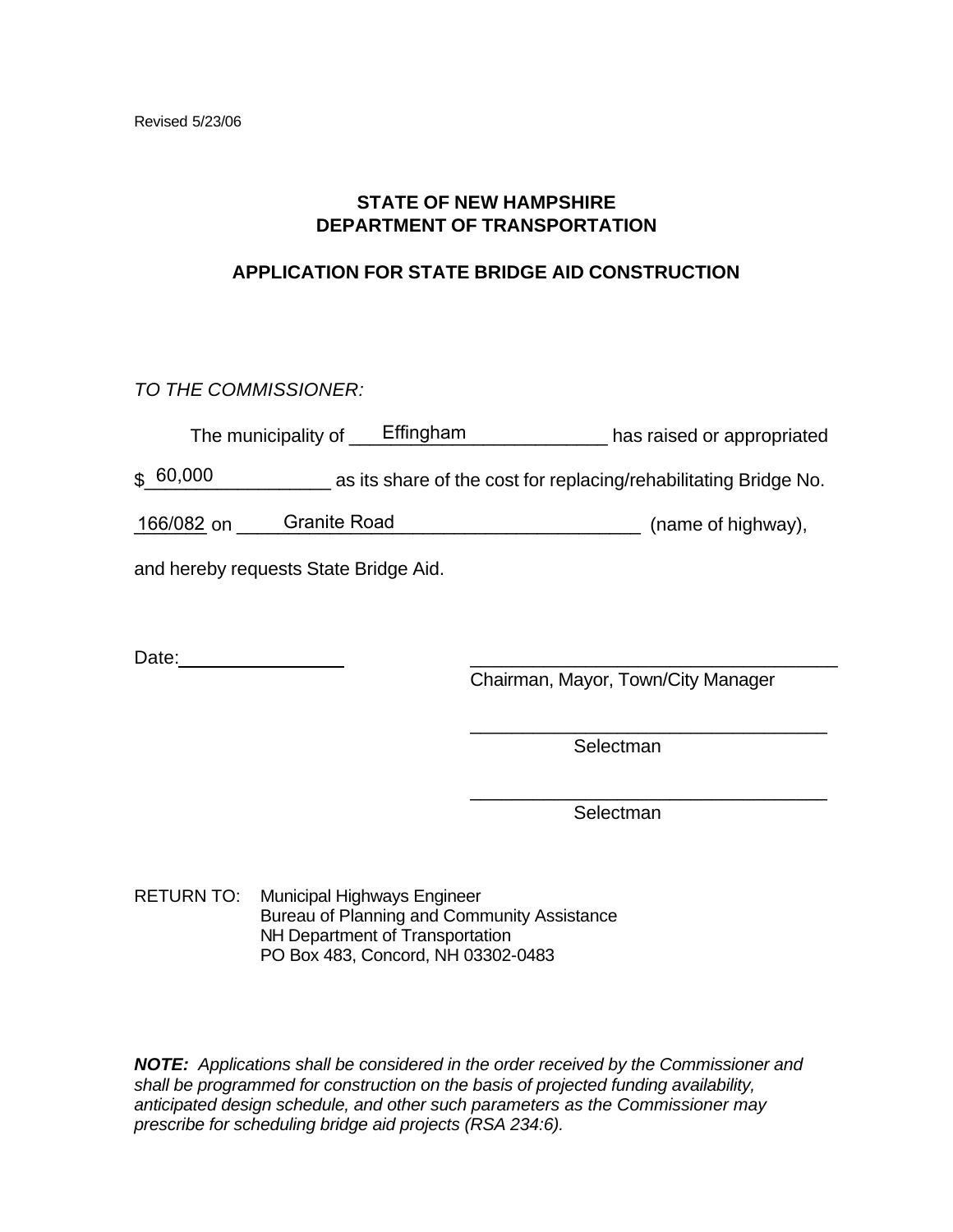# **APPENDIX B**

Snow Road Bridge Documents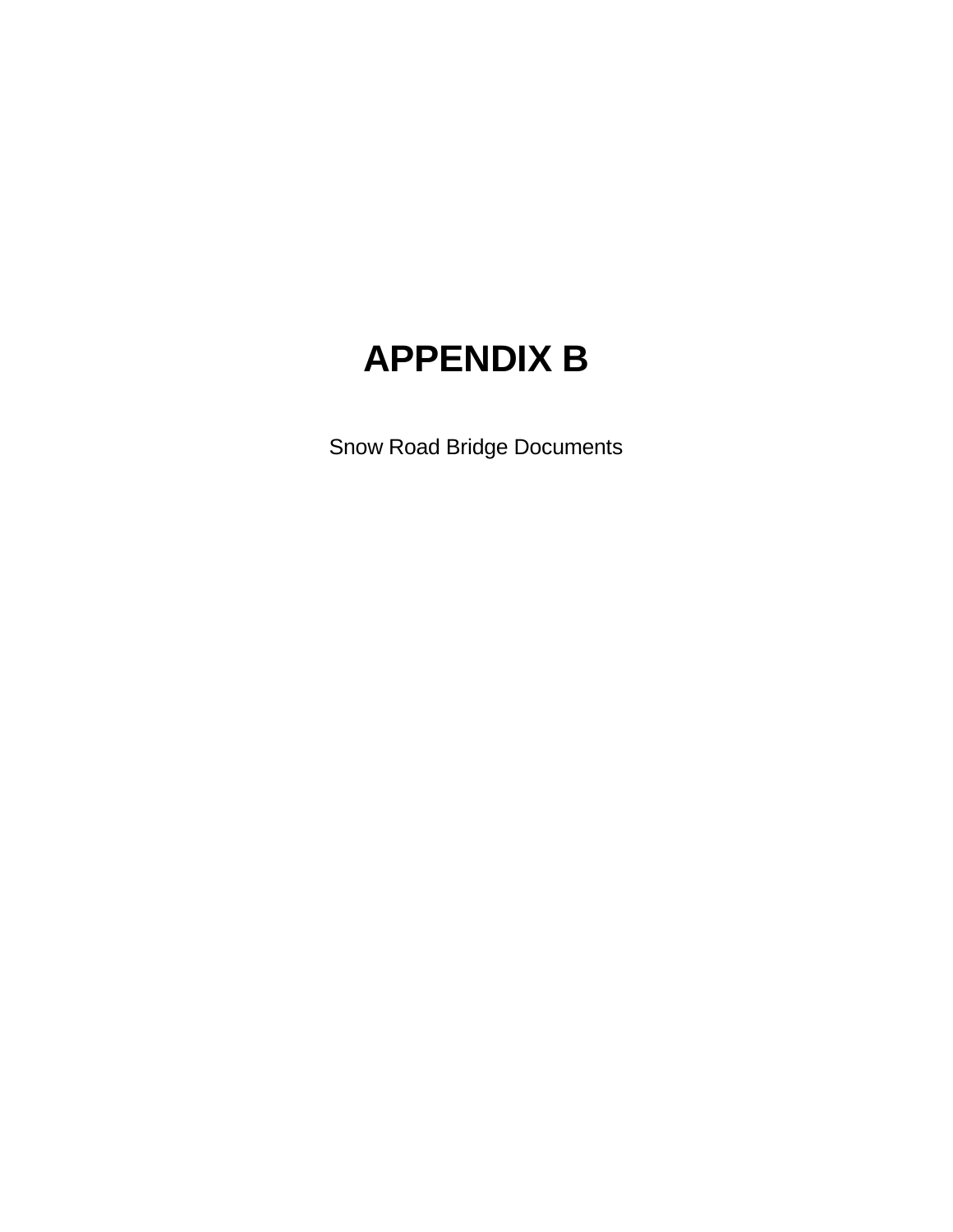#### **Preliminary Estimate**

| Project:            | Snow Road Bridge of South River |
|---------------------|---------------------------------|
| Location:           | Effingham, NH                   |
| Date:               | December 1, 2015                |
| <b>HEB Project:</b> | 2015-084                        |
|                     |                                 |



| <b>Preliminary Estimate</b> |                                                 |          |             |                            |                  |  |
|-----------------------------|-------------------------------------------------|----------|-------------|----------------------------|------------------|--|
| Built:                      | 1972                                            | Length:  | $32 - 0$ "  | <b>Bridge and</b>          |                  |  |
| Type:                       | I-Beams with wood deck                          | Width:   | $20 - 0"$   | Approach Rail: Substandard |                  |  |
| ADT:                        | 90 / 0% Trucks (2012)<br>133 / 0% Trucks (2035) | Skew:    | $0^{\circ}$ | Utilities:                 | Overhead (south) |  |
| Detour:                     | 2.0 miles                                       | FSR:     | 70%         | Hydraulic Data: n/a        |                  |  |
| Historical:                 | N <sub>0</sub>                                  |          |             | $Q_{50} = n/a$             | $Q_{100} = n/a$  |  |
|                             | $Age = 43 years$                                | Posting: | $E-2$       |                            |                  |  |

|                          | <b>Proposed Bridge Replacement Structure</b>       |                          |                                                                |  |  |  |
|--------------------------|----------------------------------------------------|--------------------------|----------------------------------------------------------------|--|--|--|
|                          | The estimate below is based on the following data: |                          |                                                                |  |  |  |
| Type:                    | Single Span                                        | <b>Temporary Bridge:</b> | Assumed none required (short detour).                          |  |  |  |
| Est. Span:               | $36' - 0''$                                        | Approx. Vert. Height:    | 10'-0" (Streambed to finished grade.)                          |  |  |  |
| <b>Bridge Width:</b>     | $27 - 0$                                           | Rail Face/Face:          | $24 - 0"$                                                      |  |  |  |
| Skew:                    | 0°                                                 | <b>Width Curb/Curb:</b>  | $23' - 0''$                                                    |  |  |  |
| <b>Phased Const.: No</b> |                                                    | Approaches:              | 400'-0" Total Length (Appr 1: 200' North - Appr 2: 200' South) |  |  |  |
| Sidewalk:                | None                                               |                          |                                                                |  |  |  |

#### **Summary of Estimated Cost**

|                                                                            |                                                             | <b>Structure Cost</b> |           | Cofferdam | <b>Bridge Removal</b> | Estimate (rounded) |
|----------------------------------------------------------------------------|-------------------------------------------------------------|-----------------------|-----------|-----------|-----------------------|--------------------|
| <b>Bridge Cost:</b>                                                        | $[36' + 3(10')]$ x 24' x \$250/sf =                         |                       | \$396,000 | \$50,000  | \$50,000              | \$500,000          |
| <b>Approach Cost:</b>                                                      | $[400' \times $200/$ If x 1.08] + $[0.08 \times 500,000]$ = |                       | \$126,400 |           |                       | \$130,000          |
| <b>Contingencies:</b>                                                      |                                                             |                       |           |           |                       | \$60,000           |
| Temporary Detour:                                                          |                                                             |                       |           |           |                       | \$0                |
| Subtotal:                                                                  |                                                             |                       |           |           |                       | \$690,000          |
| <b>Preliminary Engineering:</b>                                            |                                                             |                       |           |           |                       | \$130,000          |
|                                                                            | <b>Environmental and Cultural Reviews/Permitting:</b>       |                       |           |           |                       | \$15,000           |
| <b>Construction Engineering:</b>                                           |                                                             |                       |           |           |                       | \$60,000           |
| <b>Right-of-Way Costs:</b>                                                 |                                                             |                       |           |           |                       | \$5,000            |
| Subtotal:                                                                  |                                                             |                       |           |           |                       | \$210,000          |
| <b>GRAND TOTAL (Engineering, ROW, Bridge, and Road Construction Costs)</b> |                                                             |                       |           |           | \$900,000             |                    |

Notes:

1. This estimate is based on current prices. The Town should allow 5% increase per year for inflation.

2. The required waterway area for the proposed bridge was estimated. A Hydraulic Study has not been done.

3. A stream crossing assessment has not been completed. Assumed Bank Full Width = 36'.